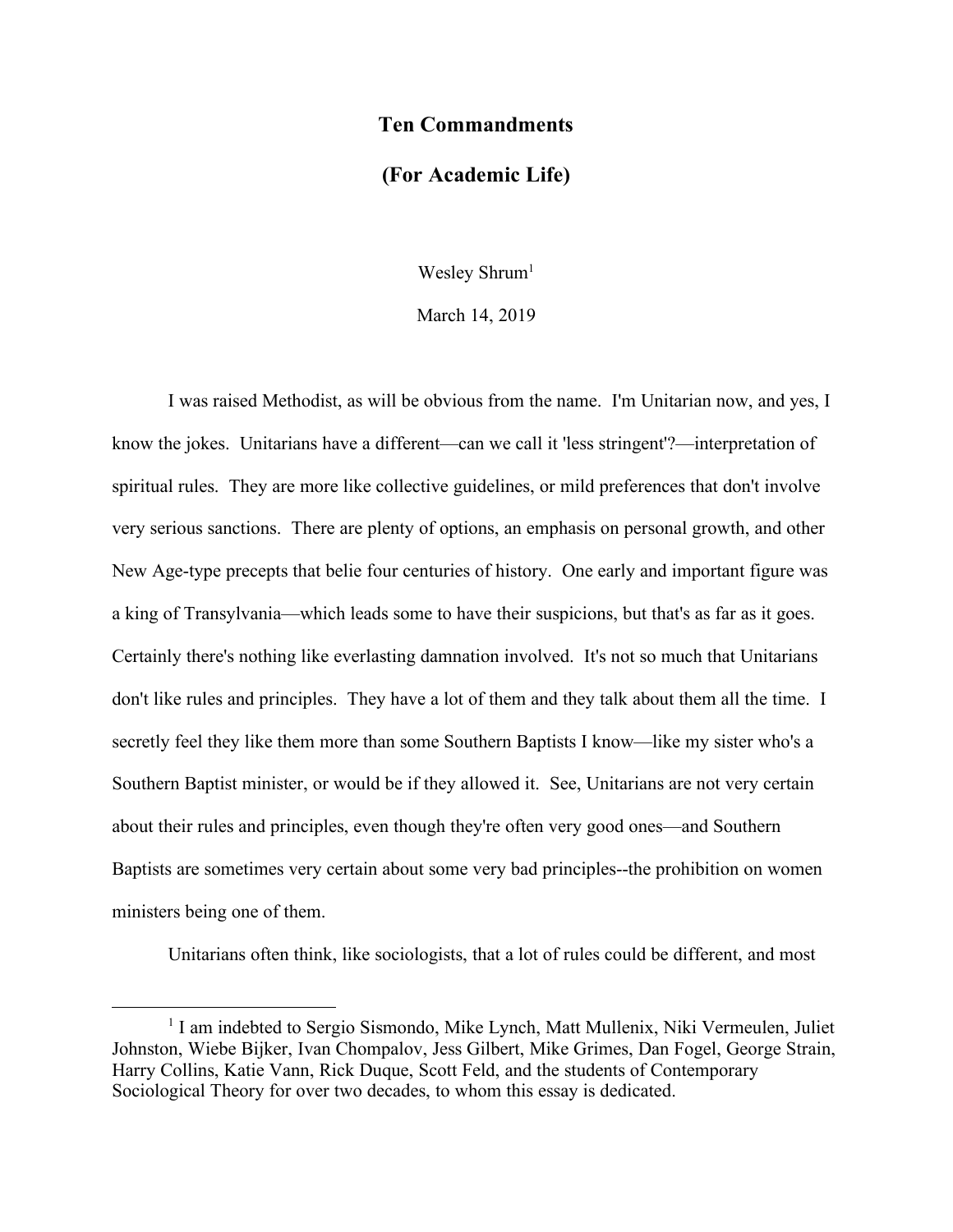things would work out just as well. There are a lot of 'engagement' and 'open expression,' 'sharing,' and 'social justice' issues. There's a fairly high level of tolerance for other people's rules, except where the rules are intolerant. I'm not making fun of them. I'm them. I'm on pretty safe ground when I say that Unitarians never use domineering constructs like 'commandment.' That would be off the program.

So it was hard for the idea of Commandments to crystallize in my mind. Maybe it's the mid-life crisis, but some months ago I experienced a bizarre hankering for the Ten Commandments I knew as a youth at Asbury Methodist Church in Kansas City. Just so you have the context here, I haven't had much in the way of crises these past few years, since the family homicide. I've been what is called 'very involved' professionally. My vita is OK, maybe even pretty good. I bring it up because I probably wouldn't listen to Commandments by anyone who hadn't served time, and Hurricane Katrina was time enough for anyone. I've worked in a few different areas, but never mind about that--I'd rather you didn't know. More important, I have the best job in the world, as a professor of sociology at Louisiana State University. My job is secure. It pays well. I have no real worries except my family gene for cancer and my weak second serve. I'm a white male of primarily European descent who may or may not have Native American blood as well. Back in the Oklahoma territories where my grandfather was born they didn't brag about that.

What's important is that there is an order to the following Commandments. The last one is the most important.<sup>2</sup> The problem with putting the most important one first—I think it was a

<sup>&</sup>lt;sup>2</sup> I should distinguish these Commandments from some others I read after I wrote them (unless I 'received' them). Donald Black's call for a "purification of sociology" involves commandments. This retrograde and mildly fascist polemic seeks to remake sociology along the lines of a mythologized science. The short sentences and surety of opinion give his final injunction to "Obey these commandments" a mildly frightening quality. Black commands: 1) Leave home: Find subjects in other times and places. 2) Be a nomad: Move from subject to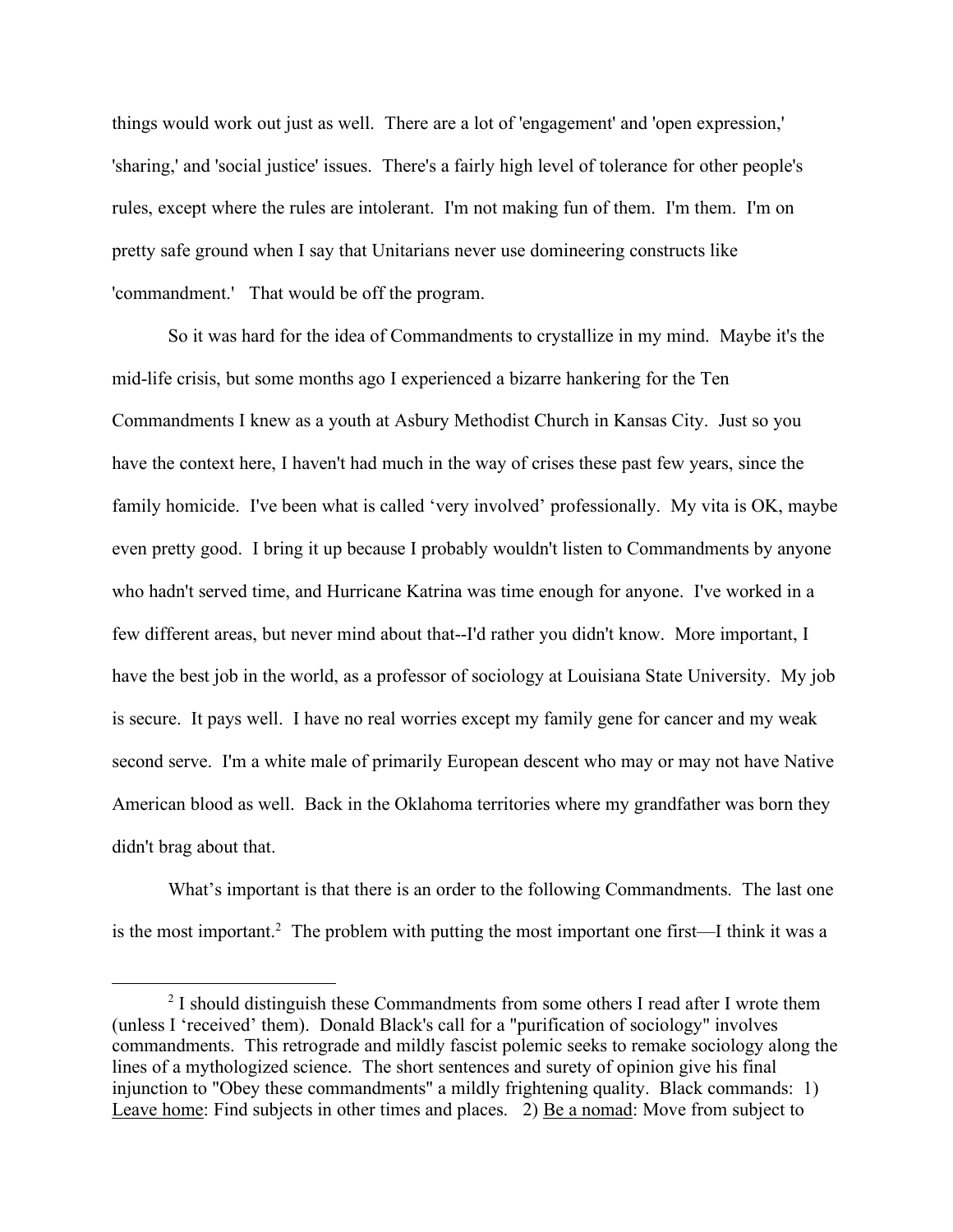big problem for Moses—is that it is usually the most obvious. I mean, heck, if you don't agree with that one, why even talk? Just as versions of the Golden Rule are found in all world religions—according to Unitarians at any rate—the simplicity and truth and brilliance of the idea itself is endlessly endangered by blandness and trivialization. The trick of preaching is to make the old new, as David Edge has argued (1994). The last Commandment is the root of all others, but it is only in their wake that it emerges clearly.

### (1) **Thou shalt not work for deadlines**.

 $\overline{a}$ 

Why not? Because your best work is not done in haste.<sup>3</sup> Your best work is done when you think about it, when you act as if you have all the time in the world. When you think about it, this might not even be a candidate for a commandment—there is no deadline for contributions to knowledge, only deadlines for meetings, edited volumes, and the like.

Two corollaries may be of some help here:

(a) Do not volunteer to present papers at scholarly meetings unless they are already

written or sure to be completed well in advance.

I don't know what to tell you on this one. Maybe agree to write a paper for a meeting, do it, then skip the meeting and submit it for the next one. You'll be one ahead.

subject. 3) Be a parasite: Subsist on the findings of others. 4) Avoid intimacy: Do not get too close to your subject. 5) Avoid people: Study social life. (2000: 708-9) The issue is not whether these five are good guidance for students—I don't think so myself. The issue is whether they are "commandments" or just advice. And besides, there are only five.

<sup>3</sup> One friend offered that the 'best' should not work against the 'good,' and good papers are often written for deadlines. But he then reflected that "otherwise, they may not get drafted at all." In that case, how likely is it that such a paper needed to be written at all? A good idea is a compulsion.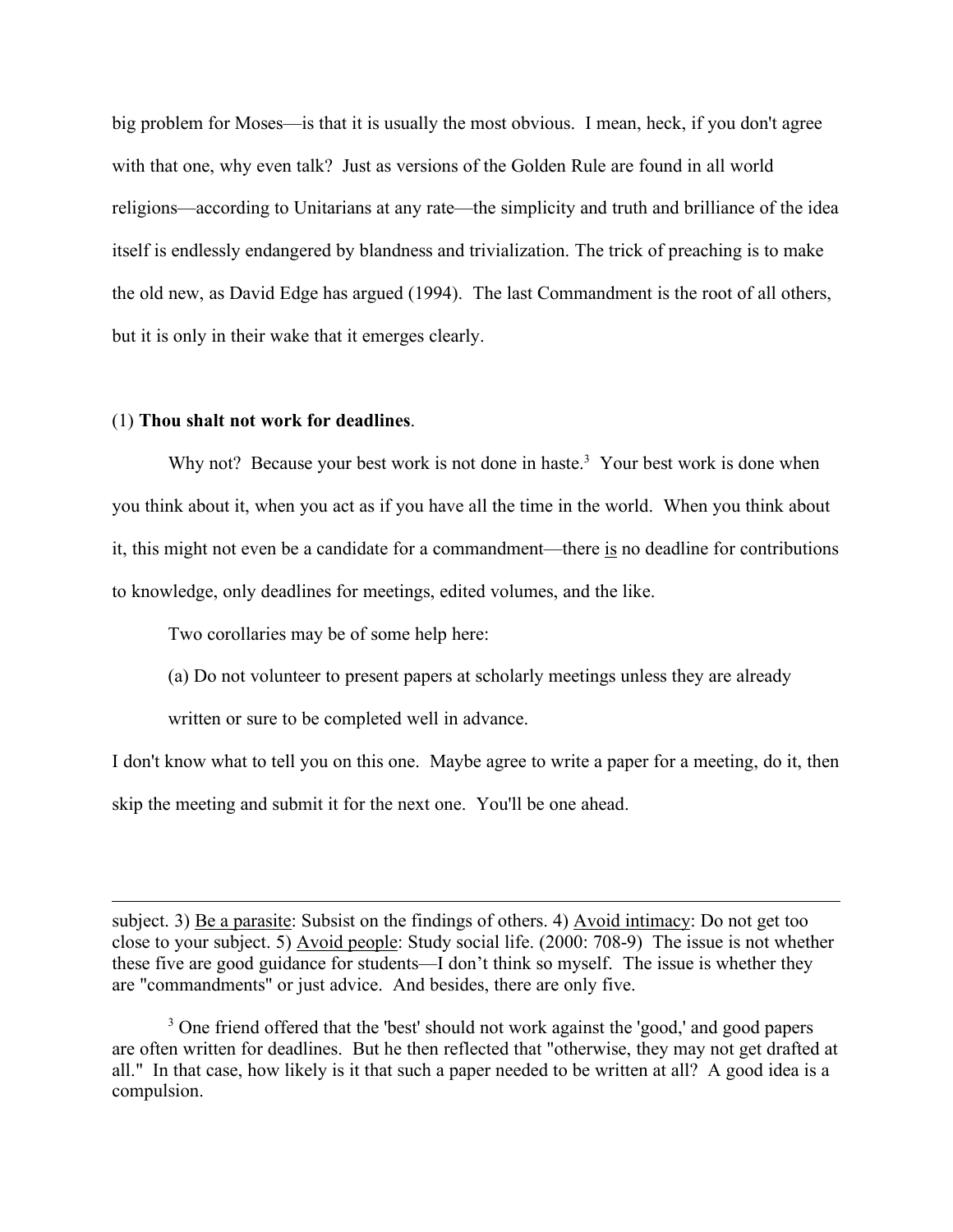(b) Write two manuscripts every year for the rest of your life. The reason is that you will be relaxed. Two papers is not a lot. What will probably happen is you will write more than this. But you won't have to. That's the key. You will be able to accomplish all your scholarly goals by writing two papers a year for the rest of your life.<sup>4</sup>

Now, don't you feel better already?

# (2) **Thou shalt not accept prizes or awards**. 5

 $\overline{a}$ 

Bestowing no honors keeps people from fighting.  $Tao$   $Te$   $Ching$   $(6<sup>th</sup>$  century  $B.C.)$ 

At one university with which I am quite familiar, there are more than a dozen distinguished faculty awards, four awards for faculty excellence from the Alumni Association, up to four President's Awards from the Athletic Foundation, a prize for Distinguished Faculty Teaching, one for Faculty Excellence, and one for Outstanding Undergraduate Teaching. The monetary stipends attached to these awards are not large. Of course, these do not include the more numerous departmental awards, such as the one given by my own every year.

Honors and awards involve unnecessary evaluation and differentiation in the context of a profession that is often overwhelmed with necessary and required evaluations of all sorts: manuscripts, proposals, people, departments, and universities. They are necessary because colleagues must be hired, graduate students recruited, papers graded, manuscripts rejected,

<sup>4</sup> You might also want to make one movie a year, as well. It won't hurt anything and more people will watch it than will read your article.

<sup>&</sup>lt;sup>5</sup> As one reader said, "there's a typo: you probably meant 'do not seek awards'." Nope. The commandment is not to seek or accept them. Another said she now agreed with the commandment on prizes and awards after her experience winning a faculty teaching award last year: "No one feels good because of it, and it won't make me or anyone else a better teacher. It just creates unnecessary tension, differentiation, and backbiting (e.g., the negative assumptions about those who win teaching awards - must be an easy grader, not a serious researcher, etc.)."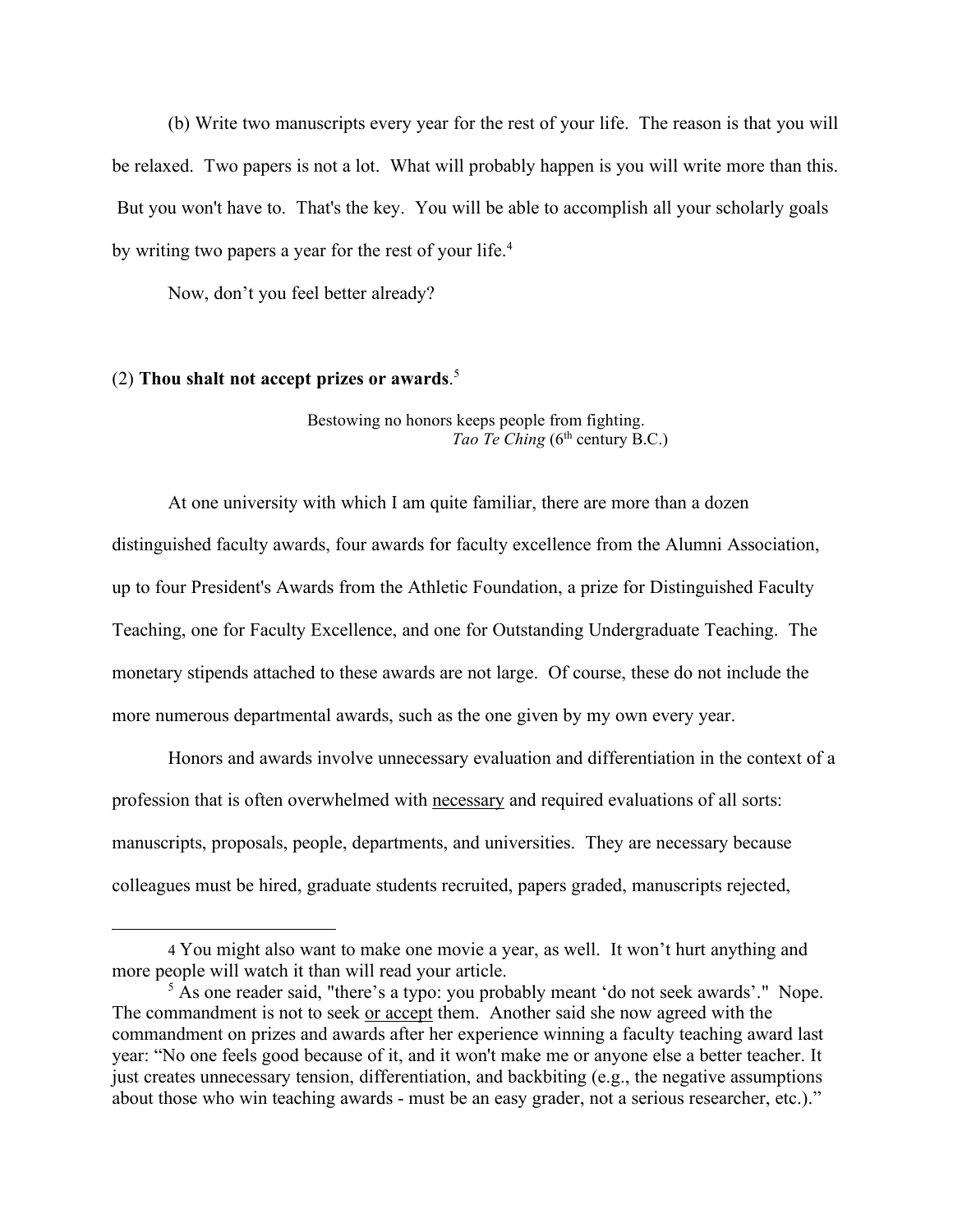proposals funded, faculty tenured. These evaluations inhere in organizational and disciplinary evaluation processes. Even more numerous are the internal, informal, and social judgments that are part of reading, research, and writing. Evaluation is not bad as such, but certain forms of it are inimical to personal development. It is bad when it takes the form of formal honors and awards, replacing the intrinsic evaluations and rewards of scholarship--work that is used by colleagues and appreciation of ideas that is freely, even unintentionally offered. Extrinsic rewards bear only a very loose relationship with scholarship itself.<sup>6</sup> The purpose of this commandment is to allow the intrinsic motivations of scholarship to dominate and replace the extrinsic motivations that are unimportant and distracting.<sup>7</sup>

Moreover, honors and awards have a number of negative indirect effects. You have heard the explicit argument that "we [our department, university, specialty] need to give awards, and we [our category of] need people to receive them to indicate [to the university, the public, the legislature, other disciplines] what good work [research, teaching] we do." The motivation is besieged by absurdity: "Let's create an award club—I'll give one to you and you give one to me." Quite recently one colleague was nominated for a distinguished professorship by someone in another department who had been so nominated by that colleague. Following that, there was arm-twisting to get the necessary letters of recommendation—even among some that did not wish to write them. You know the pattern. The simple response is that awards do indeed serve external symbolic functions—a simple, sociological fact—but this has no bearing on how one

<sup>&</sup>lt;sup>6</sup> Let us be honest about it. When someone in your status category has received an award and not you, you are sometimes jealous. When you have received an award over others, you have been proud. These feelings are relevant and express, at an individual level, what is precisely the problem.

<sup>7</sup> From the late 1990s onward there have been books by popular authors such as Daniel H. Pink (Drive: The Surprising Truth about What Motivates Us) and academic controversies between scholars such as Teresa Amabile ("How to Kill Creativity" Harvard Business Review) and Robert Eisenberger (taking the opposing view that incentives motivate). The argument of the present essay is fundamentally ethical—the vision of a better academic world. Given the ambiguity about the evidence, it is reasonable to argue from the exceptionality (structural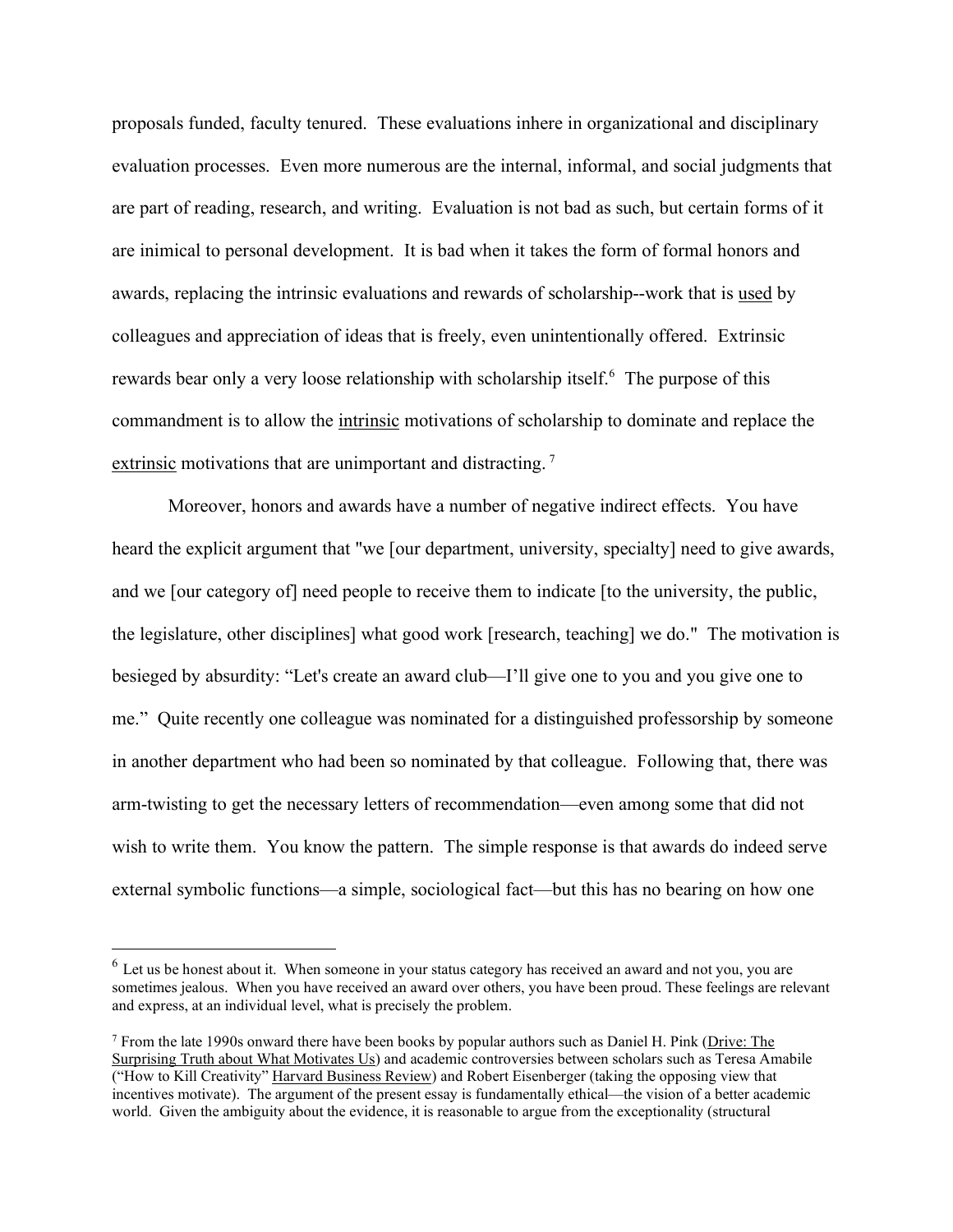should live one's life. Do not make yourself eligible for honors and prizes. As the honorable Pat Paulsen once said (stealing the line from Sherman), "If nominated I will not run. And if elected, I will not serve."8

Perhaps the most negative effect is on potential awardees, when they begin to view those honors as ends in themselves, and begin to position themselves to win awards.<sup>9</sup> One may ask why, with all the necessary and time consuming judgments that are part and parcel of scholarly work, one should time producing unnecessary and pernicious rulings about quality? The answer is that we need not and should not. Can we change the system? It seems doubtful, yet some leading scientists in China have called for the cancellation of most scientific awards in their country in order to prevent academic corruption.<sup>10</sup> For Richard Feynman, one of the most renowned physicists of the twentieth century, the avoidance of awards was constitutional:

conditions) of the academic pursuit and the obvious negative impacts of creating unnecessary inequalities.

<sup>8</sup> The question has often been raised by readers: Is there is any kind of recognition that is appropriate to accept, in the spirit of scholarship and collegiality? I am convinced that the LSU Rainmakers program was conceived in such a way, as an annual dinner for two persons in each university department. When departmental chairs rotate this opportunity among all their faculty, this program serves as a valuable mingling event and gesture of recognition that does not create unnecessary inequality and hard feelings among the faculty. One of the original designers of the program characterized its motivation as a question: "if we (the administration) want to recognize the continuing and important contribution of the faculty to this university, what else do we have to give?"

<sup>9</sup> In a 2003 case, the father of a disabled student sued a school district for \$200,000 because his daughter had not received an award, which he thought merited had they given extra credit for her disabled status. The disabled status gave her an exemption from physical education requirements and enabled her to stay home to take academic classes that were weighted more in the calculation of the GPA. What the father objected to specifically was the school system's proposal to name co-valedictorians (two other students who had not had the opportunity to take multiple advanced placement classes were invited the share the status). This is not to enter arguments about credit for disabilities—it is to marvel that a purely honorific status was so important that sharing it would diminish the award and the student's academic career and to argue that a system without any such awards would be better than a system that has them.

<sup>10</sup> Hu Yan reports that since the 1980s, Chinese governments (central and local) have set up hundreds of scientific awards, in the belief that it would encourage innovation. These awards are then used to evaluate the quality of research done, such that researchers are under pressure to win awards for funding and promotion, have faked results, and even hired public relations specialists to lobby for them. As Huang Shanglian put it, "Chinese scientists spend too much time and energy applying for [awards] insead of doing research." (accessed  $3/20/2006$ ; Science & Development Network report "Chinese Scientists Need 'More Time and Fewer Awards'" 15 March 2006 http://www.scidev.net).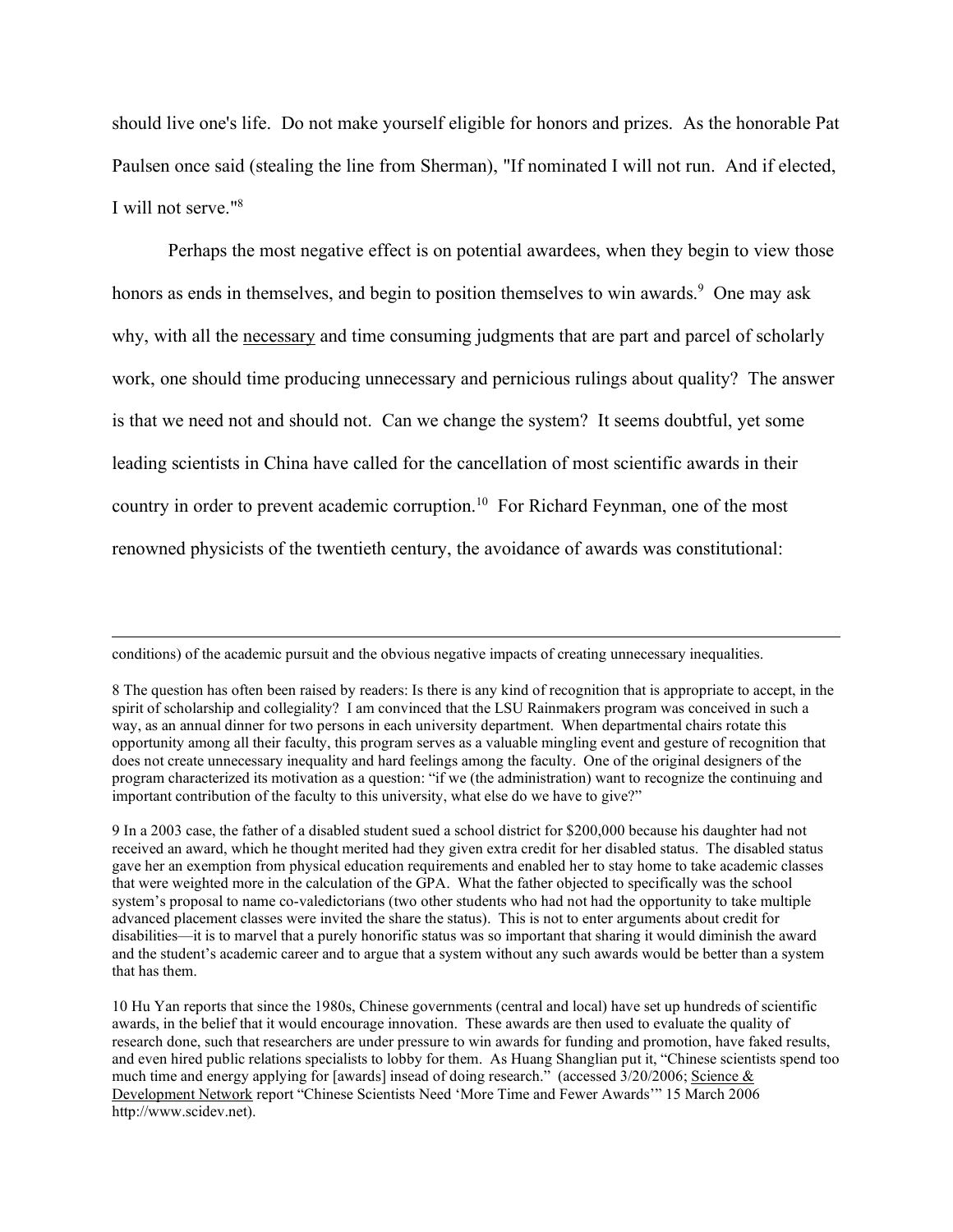I don't like honors. I'm appreciated for the work that I did, and for people who appreciate it and I notice that other physicists use my work, I don't need anything else. I don't think there's any sense to anything else. I don't see that it makes any point that someone in the Swedish Academy decides that this work is noble enough to receive a prize. I've already got the prize. The prize is the pleasure of finding the thing out, the kick in the discovery, the observation that other people use it. Those are the real things. The honors are unreal to me. I don't believe in honors. (National Public Radio, 26 Oct 2012, "The SciFri Radio Falls for Mr. Feynman.")

Since this is a religious essay, we could end with Ecclesiasticus:

And some there be which have no memorial; who are perished as though they had never been; and are become as though they had never been born. But these were merciful men [sic], whose righteousness hath not been forgotten. [chapter xliv, verse 9]

But, for my money, Martina Navratilova put it better: "The moment of victory is way too short

to live for that, and nothing else." She should know.11 $12$ 

# (3) **Honor thy forebears and colleagues regardless of status**.

Praise thy colleagues for their successes and be not jealous. Be generous with their work.

When you need a rhetorical setup for your essay, an "approach" is as good to demolish as a

person and less mean-spirited. At the very least, be no meaner than necessary, especially when

you review anonymously.

For whoever has, to him more will be given, and he will have abundance; but whoever does not have, even what he has will be taken away from him. Matthew 13:12.<sup>13</sup>

The Matthew Effect is a well-established phenomenon in the sociology of science. The

 <sup>11</sup> In his review of general components of "happiness," Arthur Brooks confirms the point that "events" (e.g., getting your dream job), has a significant role—but the impact wears off quickly. If prizes **do** bring satisfaction, it is shortlived.

<sup>&</sup>lt;sup>12</sup> It should not be necessary to add that one is not morally obligated to act in ways that would cause one to lose one's position--unless they are morally reprehensible. But that is increasingly rare. Your job provides the freedom to pursue your intellectual goals. But in following the Ten Commandments it is necessary to ask how your fulfillment of them would affect others, mainly in the collaborations that are increasing important for science and scholarship. Especially when your collaborators are junior, their views on the issue count. If their receipt of a prize would help them to get a permanent position, or if they feel differently from you, you would truly be a curmudgeon to refuse on principle. It should also be noted that once you make your position on this clear, your colleagues very quickly stop talking to you about putting you up for awards, and writing letters to promote them for their own awards. In this respect it is a moral principle that becomes dramatically easier over time. You will eventually just forget about them. What will you do instead?

<sup>13</sup> In my hotel room this Sunday morning in Accra, this is the version that will have to do, though it is not the version I remember.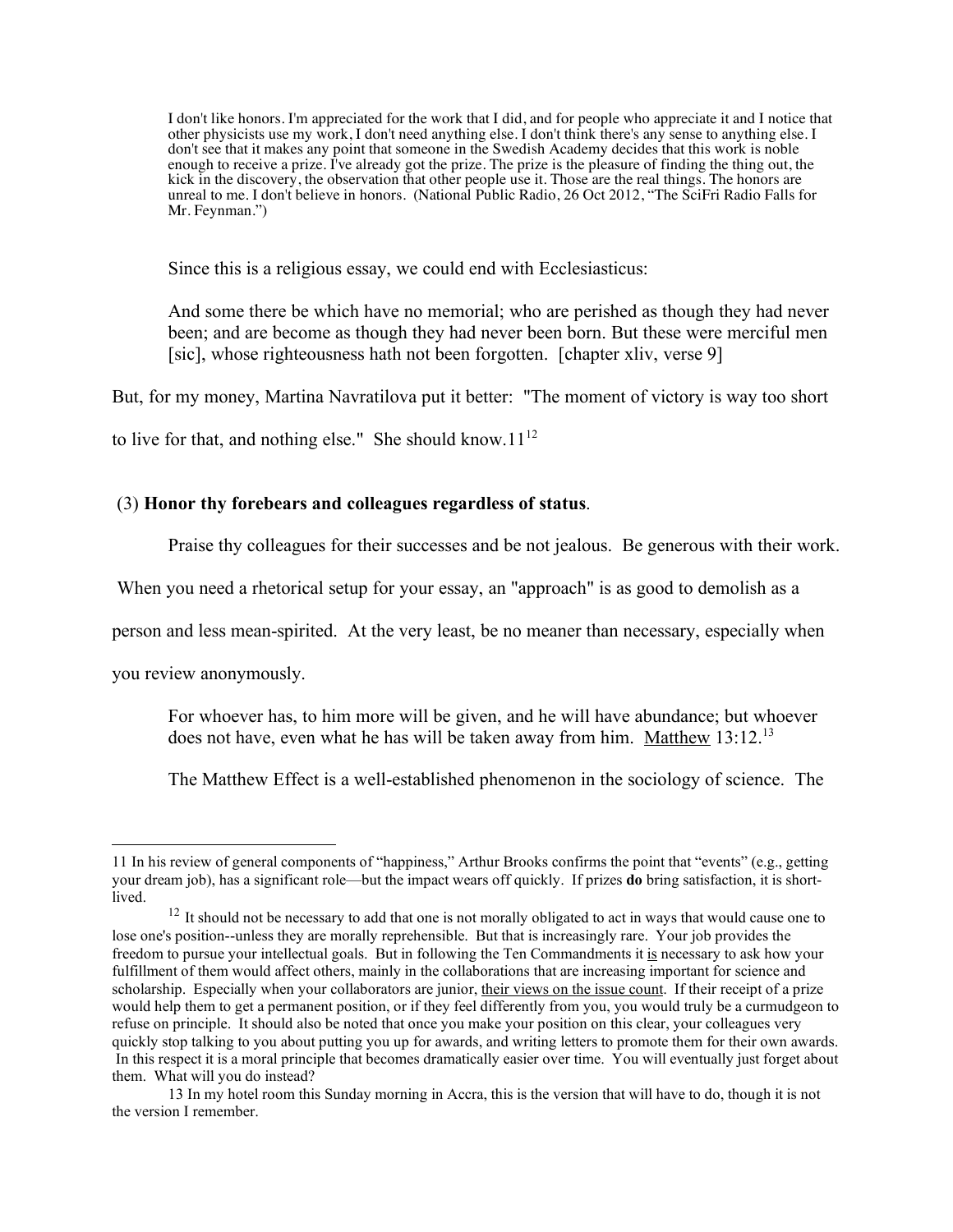tendency is to throw the citation to those that are well known—even for ideas that are patently obvious (maybe the Matthew Effect may itself be one, but I would normally cite one of my mentors, R.K. Merton)—and to neglect the work of insignificant people. Why not read and cite more evenly? You don't have to. This is not a commandment. But recognize that the work of splendid folk is not mostly splendid—it is mostly average, with a few splendid ideas. And often the most thorough work on a subject is by a graduate student writing a dissertation, who has had the time to search the literature properly, especially in a complex field. Often that graduate student is following the First Commandment better than the prominent scholar.

This Commandment enjoins you to cite others and to say something nice to them if you like their work. Divorcing yourself from the prize system does not mean losing rewards, but participating liberally—indeed, relishing—the true rewards of scholarship. These are the original and genuine pleasures that involve the esteem of those who benefit from your work. It may be that the esteem is mutual. Certainly that is the best of all worlds, a world in which one likes the work one reads, uses it, and produces something of value for those whose work you yourself have used and admired, in a mutual cycle of intellectual profit. (And it will be much better if you are not competing for awards!) For several reasons--competition among them--one often profits a great deal from the work of those not directly in one's circle. When you get the chance, tell them your views. When someone does this to you, be gracious.<sup>14 15</sup>

 $14$  Once I sat across the table from someone whose work I admired. At a quiet moment in the conversation, I said, "You know, I've read a lot of your stuff, and I like it very much, about as well as anything in the field." His response? "Well, if you like it that much, why don't you invite me to that workshop you are organizing."

<sup>&</sup>lt;sup>15</sup> Praise can be overdone. Current debates on childrearing have drifted away from the philosophy of constant praise. Brian Martin has been a good friend in discussing this point.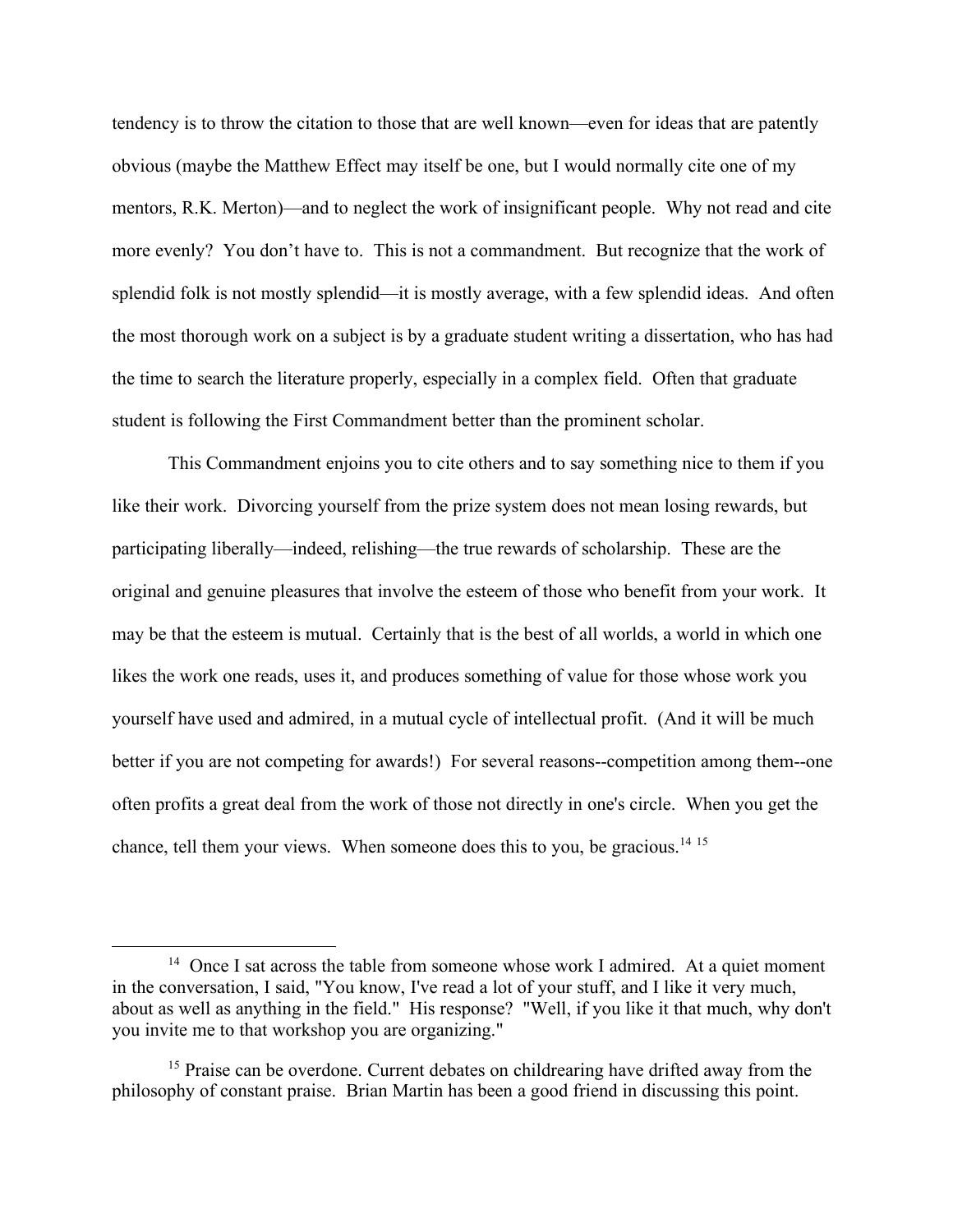# (4) **Thou shalt not compete for recognition**.

Scholars with such disparate approaches as Randall Collins and Bruno Latour use a metaphor to emphasize the importance of competition for recognition in intellectual life.<sup>16</sup> In the metaphor of the plain, individuals are widely dispersed in a vast open space, each isolated but within shouting distance. In order to get the attention of our peers, we must yell forth our views. Some of those in the neighborhood wander over to hear more. Gradually a small cluster of people forms, growing largely as others witness the movement. Other small clusters form around those shouting forth the intellectual alternatives--when any cluster gets too large, it is difficult to see within the circle. At the limit, Collins suggests from three to six major positions may define themselves in relation to one another within the attention space. Although the number may grow or shrink it rarely goes below three or above six--the Law of Small Numbers.

While Collins has captured an important dynamic in intellectual life<sup>17</sup> the prescriptive that results is simple modesty. If the number of major philosophers that have ever existed in the history of the world is on the order of several hundred, the probability that you will be one is vanishingly small. The danger for one who studies social life is much greater than, say, for a physicist or a chemist, that one will seek recognition by claiming to discover or conceptualize 'basic processes,' 'fundamental principles,' or 'underlying reality' (Rule 1997).<sup>18</sup> The danger is so great that one is tempted to view it as another Commandment: Thou shalt not build fields or

<sup>&</sup>lt;sup>16</sup> The competition for recognition was a cornerstone of Mertonian sociology of science, best exemplified in Warren Hagstrom's beautiful 1965 book, one of the first volumes of sociology I ever read as an undergraduate.

<sup>&</sup>lt;sup>17</sup> Collins remarks at the end of chapter one are conducive to a realistic assessment of anyone's prospects, and support the idea that one may not lose anything from being gracious and modest, since one is not going to be famous anyway, in the long run.

<sup>&</sup>lt;sup>18</sup> See in particular Rule's discussion concluding the first chapter.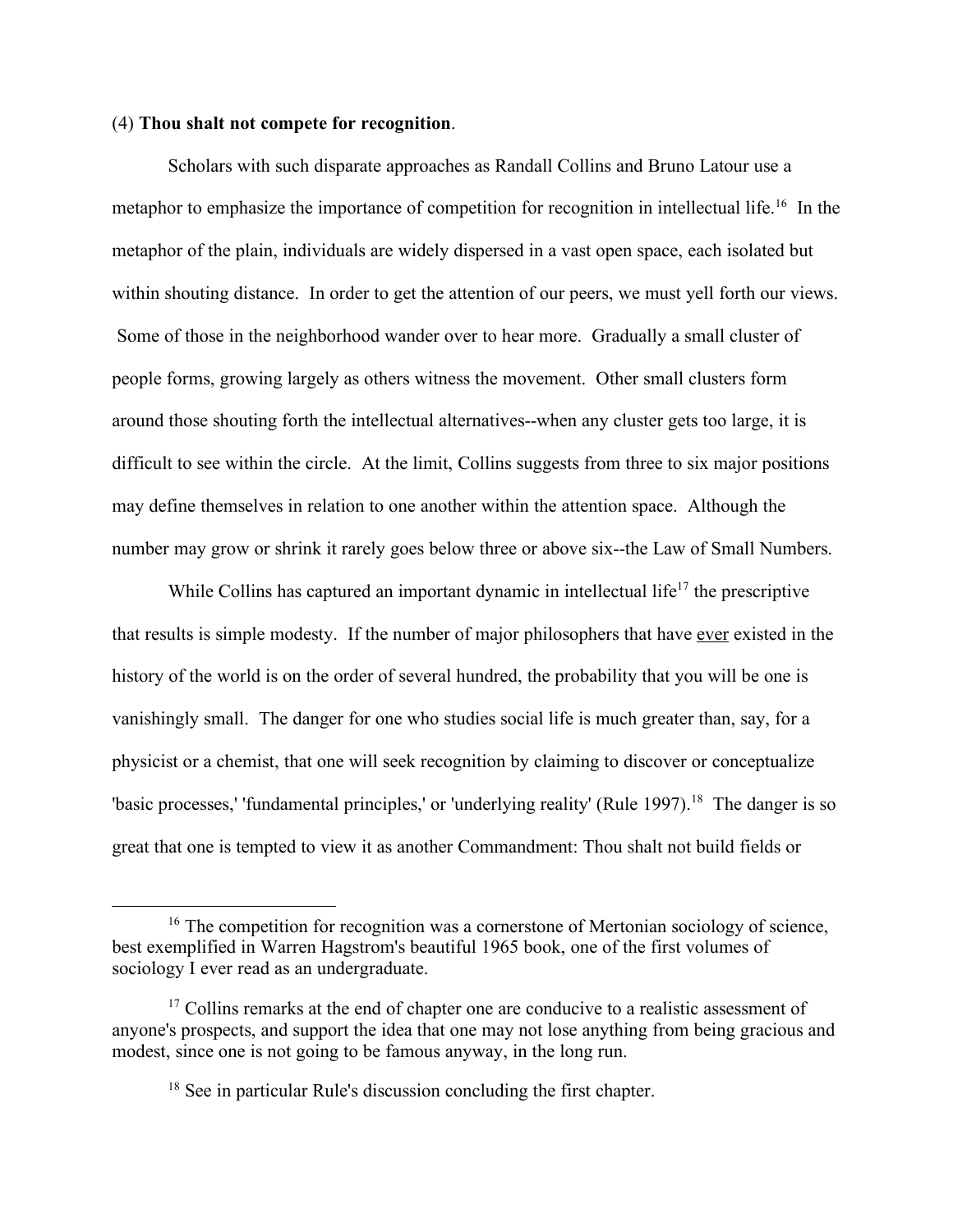paradigms.19 This was especially popular during the hegemonic regime of Thomas Kuhn, whose idea of a 'paradigm' stimulated the thought among numerous social scientists that if they just had one, the field would be a better place. It would not. Do not shout loudly on the intellectual plain. Built a small fire for warmth. When your colleagues visit from time to time, bid them welcome. You may need theirs.

What about citations? Do we need another corollary Commandment? A simple 'please' should be enough, as Mom would have said. Citation analysis was developed as a research tool in the sociology of science. From that viewpoint—my own viewpoint—they are not to be employed for evaluating the quality of specific people, departments, or work. There are legitimate uses of citations: as an indicator of scientific development and as an indicator of prestige. First, they are useful for identifying clusters of papers representing 'hot topics' or new fields of science, in what are called co-citation clusters. Second, they may be useful indicators of the prestige of organizational units, like departments or universities. However, they are certainly not useful for indicating the quality of an individual's work. In fact, they are a pernicious indicator because some indicators are worse than useless—they are misleading and potential damaging.

Why? Because they are subject to a variety of processes that make them poor indicators. More important, they work against core academic values. To mention a few, there are (1) "Matthew Effects" of accumulative advantage (citations lead to citations); (2) field effects (the number of people working in a field affects the population of eligible citers); (3) delay effects-work 'ahead of its time' is not likely to be cited. We all know work that is highly cited that is relatively empty and all we know others that are relatively uncited in spite of doing good work.

<sup>&</sup>lt;sup>19</sup> The work of field-building can be quite significant, but like scholarly work in general, should be accomplished with grace and humility.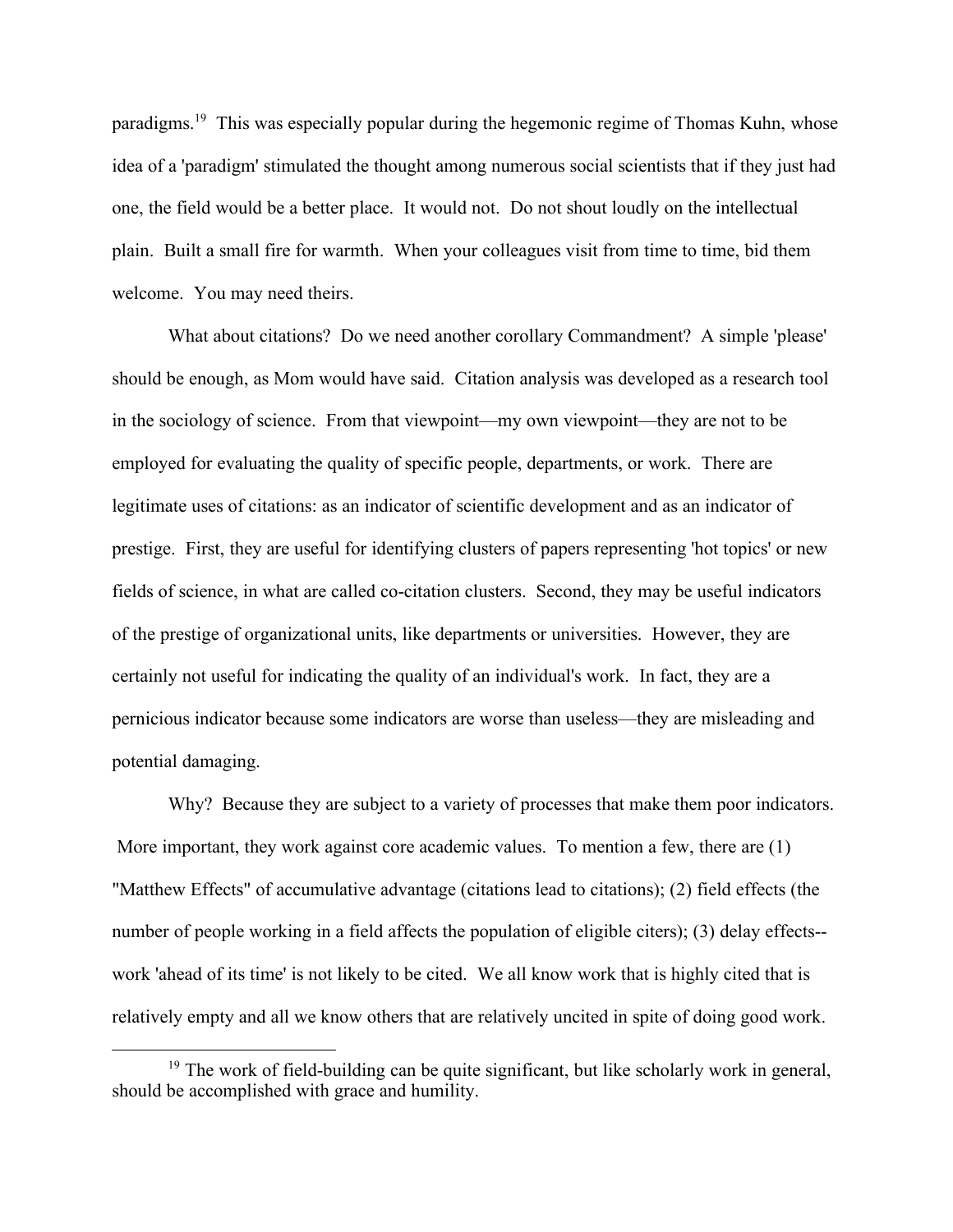If you work "against the field" then you should not expect to be much cited and it should not much concern you. There are, if I may be so bold, a lot of fields worth working against. Citations are pernicious indicators of the "quality" of work. Reject their use. If you can at all bring yourself to avoid it, do not consult the Web of Science to count out how many you have.

## (5) **Thou shalt not concern thyself with money**.

This is a hard one to swallow, I know. It does not mean you should turn down a raise, if one is offered. But it is worthwhile to ask why, in the end, you are in the business? If it is for money—and many have said it—you are in the wrong one. But if it is for love, then it is OK to spend your own money on your own research, including the conferences that you attend and the surveys or fieldwork you do. If you have recovered from the shock, let me say that again. It is OK to spend your own money on your own research.

You don't need to brag about it either. But I don't know. Maybe that's OK, if you have to brag about something.<sup>20</sup>

# (6) **Thou shalt not seek to influence students but to convey your understandings and be honest about your ignorance**.

 $\{\{\text{add}\}\}\$ 

 $\overline{a}$ 

One reader said "it's important that we expose students to a variety of views; if there's a scholarly debate on an issue, it's pedagogically unsound not to acknowledge that and present all sides at their best. The students can then decide which approach (if any) makes the most sense.

<sup>20</sup> In the words of an eighteenth century gentleman: "As no pecuniary consideration could have induced me to undertake this arduous employment, I do not wish to profit from it." Colonel in the Virginia militia on the eve of the American Revolution.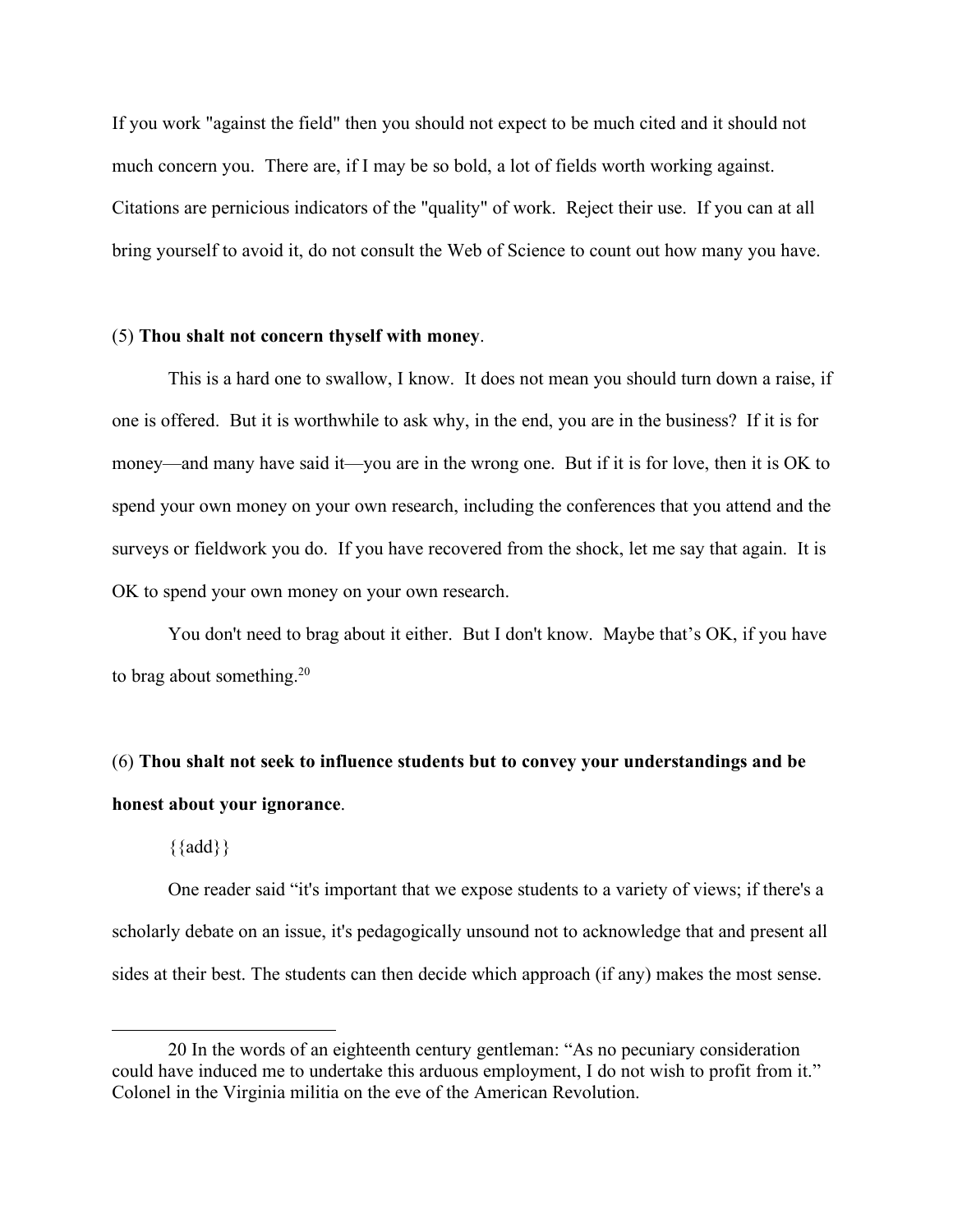Some students like the profs that spend every lecture "telling it like it is," but those aren't typically the best students.

## (7) **Thou shalt not require class attendance or emphasize testing**.

Be guided by Socrates on this matter.

((add text & corollary: SEEK IMPROVEMENT IN THE CLASSROOM & pay no attention to course evaluations)) ((The most extreme objections to this commandment I have heard come from high performing students: "acid tests for interests."))

# (8) **Thou shalt not worry about thy own intelligence or aspire to display it**.

The original version of this commandment was on a computer, mysteriously whisked from a deserted parking lot at the University of Ghana. Since there is no way of reproducing the exact text it can only be noted that so many of the commandments (2 and 4) deal with recognition in one way or another that it is tempting to suppose a general ban on the commodity. But I do not think so. "Worry" about one's affairs is a personal thing and I obsess for hours over a passing remark to someone that *could* have been taken the wrong way, as hurtful. Whether others do, I don't know. Display of intelligence is another matter altogether and that is the proscription.

Let's consider the case of Wittgenstein's Poker, a ten minute debate between two of the greatest philosophers of the 20<sup>th</sup> century. In 1946, just after the war, Karl Popper and Ludwig Wittgenstein faced off during a meeting of the Cambridge Moral Science Club. Both men were arrogant, self-absorbed fighters, whose penchant for attack and verbal brutality was well known. Popper came as a visitor, gunning for Wittgenstein in the presence of Bertrand Russell, once Wittgenstein's strongest supporter, but now turning against him. The room was crowded with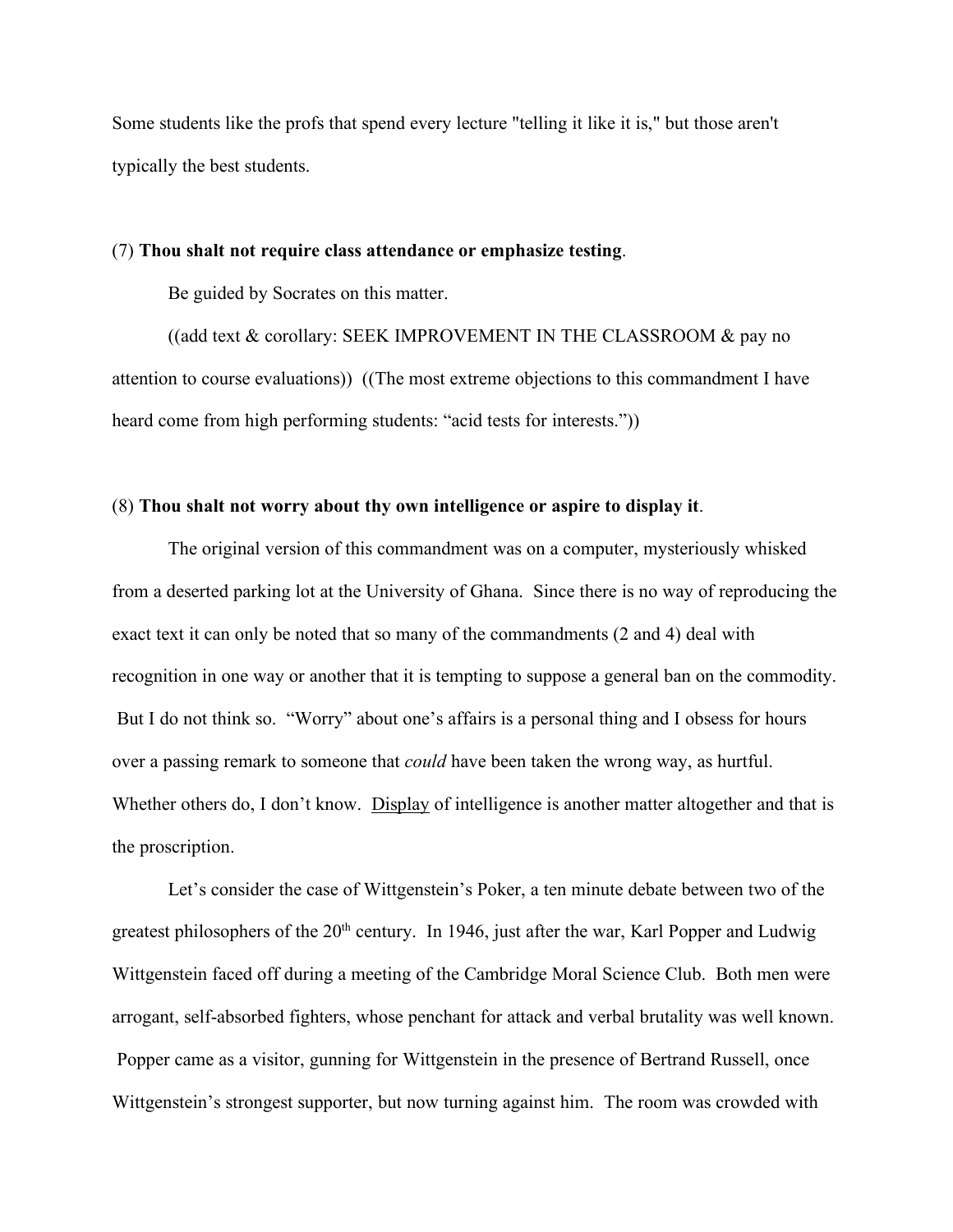Wittgenstein's disciples. It was very cold, so the coal fire that Wittgenstein prodded with the poker was the only warmth. Popper gave a short paper on the theme, "Are There Philosophical Problems?" a direct attack on Wittgenstein's dogma that there were only puzzles. The job of the philosopher was to uncover their linguistic roots. Wittgenstein immediately began to berate the speaker. As Popper tells the story, Wittgenstein challenges him to provide an example of a moral principle, while brandishing the implement he had been using in the fire. "Not to threaten visiting lecturers with pokers," replied Popper, whereupon Wittgenstein left the room in anger, slamming the door.

The incident is analyzed at length by  $? \& ?$  in one of the finest contextual analyses of a brief social interaction ever published. The most striking aspect of the analysis is that even the bare facts of such a small interaction 50 years ago are virtually impossible to establish, even with many of the observers still alive. The interest of the story is the explosion rooted in the social positions of the two men, but the case is complex, involving their status as assimilated Jews, the history of the Vienna Circle that Wittgenstein inspired and Popper attacked, Wittgenstein's heroism in WWI, his rejection of wealth from one of Europe's largest family fortunes, Popper's monetary difficulties. The latter had recently been called to the London School of Economics after a wartime position in New Zealand. Popper's work had begun to receive some attention, and he came with an intention, to strike another blow to the Vienna Circle and to the famous Wittgenstein in front of his bevy of admirers. The combat did not last long but it had an outcome: neither met the other again, in any context. No one would dispute that a preferable outcome to the affair would have been coffee afterwards, or a visit to Wittgenstein's favorite cinema.

The display is the avoidant. It is better to be quiet in the presence of arrogance and wrongness than to attempt publicly to quell it. There is much too much of it to quell, even if it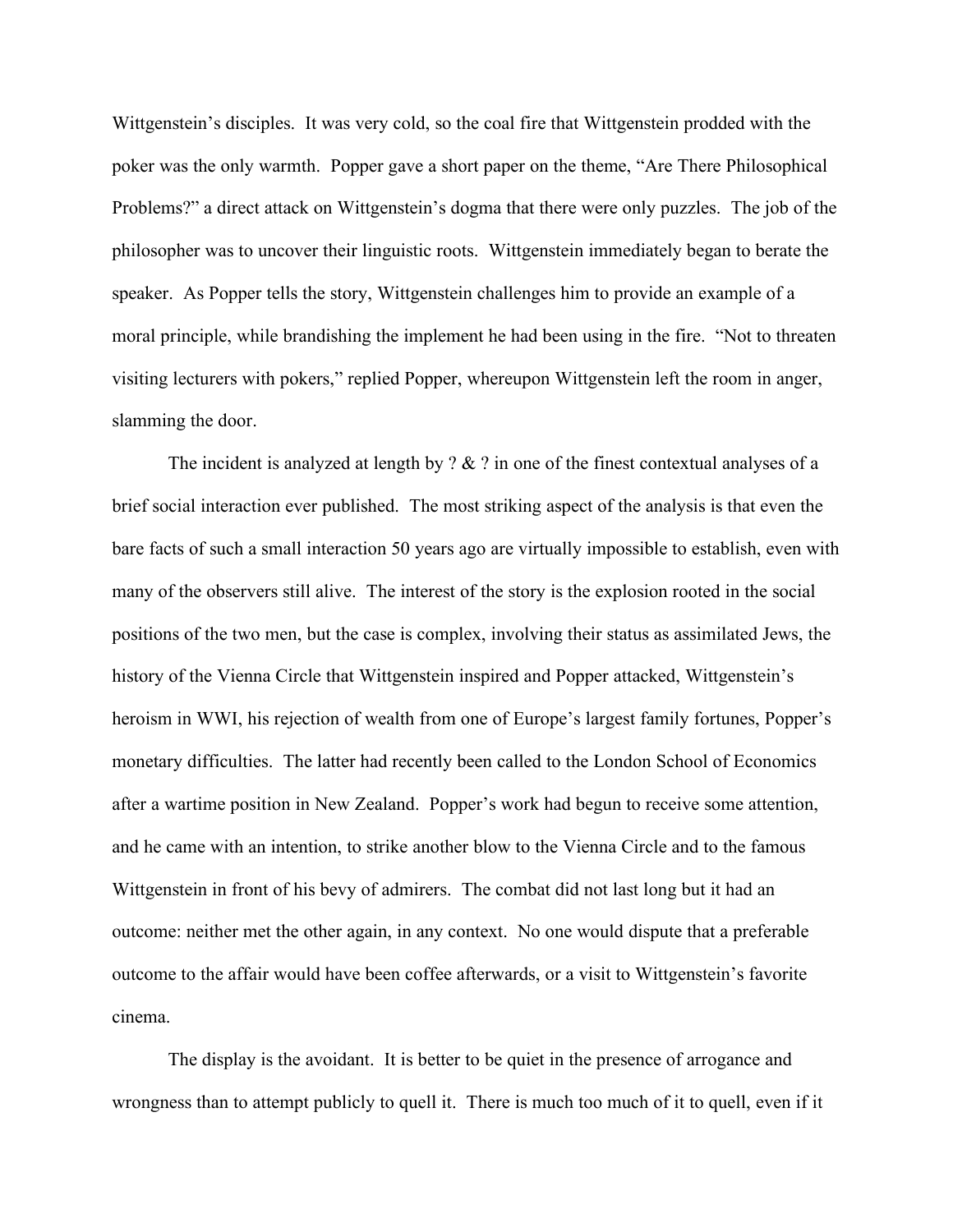were possible in the instant. At issue here is the development of Style, an underlying habit of interaction. What will yours be? Are you Witty, or Thorough, or Perspicacious, or Laid Back? Any of these is compatible with sound scholarship and outstanding work. What is not acceptable is combat—a questioning, probing, *civil* mode of discourse is infinitely preferable and will result in the coffee that Wittgenstein and Popper never had. There are ways of disagreement that are non-political and do not entail showing off for students and faculty and colleagues. There is a general understanding in academic circles that disagreement and debate and the encounter between different views is a *good* thing—which is why the 'agreement to disagree' is honorable and even noble. But the battering of your opponent is despicable, and display for the purpose of winning is wrong.

## (9) **Thou shalt not condemn those with different perspectives.**

Seek out those who have something to offer in strange places—like the developing world, for instance. Typically your association with them will give you a different and broader perspective, and may increase one's humility and gratitude. It may provide the motivation you need to try to better the world, or take your work in a new direction. However, there is another meaning of "perspectives"—the ideological, intellectual positions that are more common in the humanities and social science than in the sciences. It seems difficult for most scholars to accept that very few people read their work, and fewer still are convinced by it. Arguments and polemics are of less value than solid scholarship, no matter the field. Most of the time it is better to ignore those on the open plain that are shouting very loudly about what "we" should be doing.<sup>21</sup> If they are in your face about it, they should be politely ignored.

 $21$  At a Washington meeting, one social scientist leaned over during a presentation and whispered that we needed to find "some way to deal with the fact that of the people in our field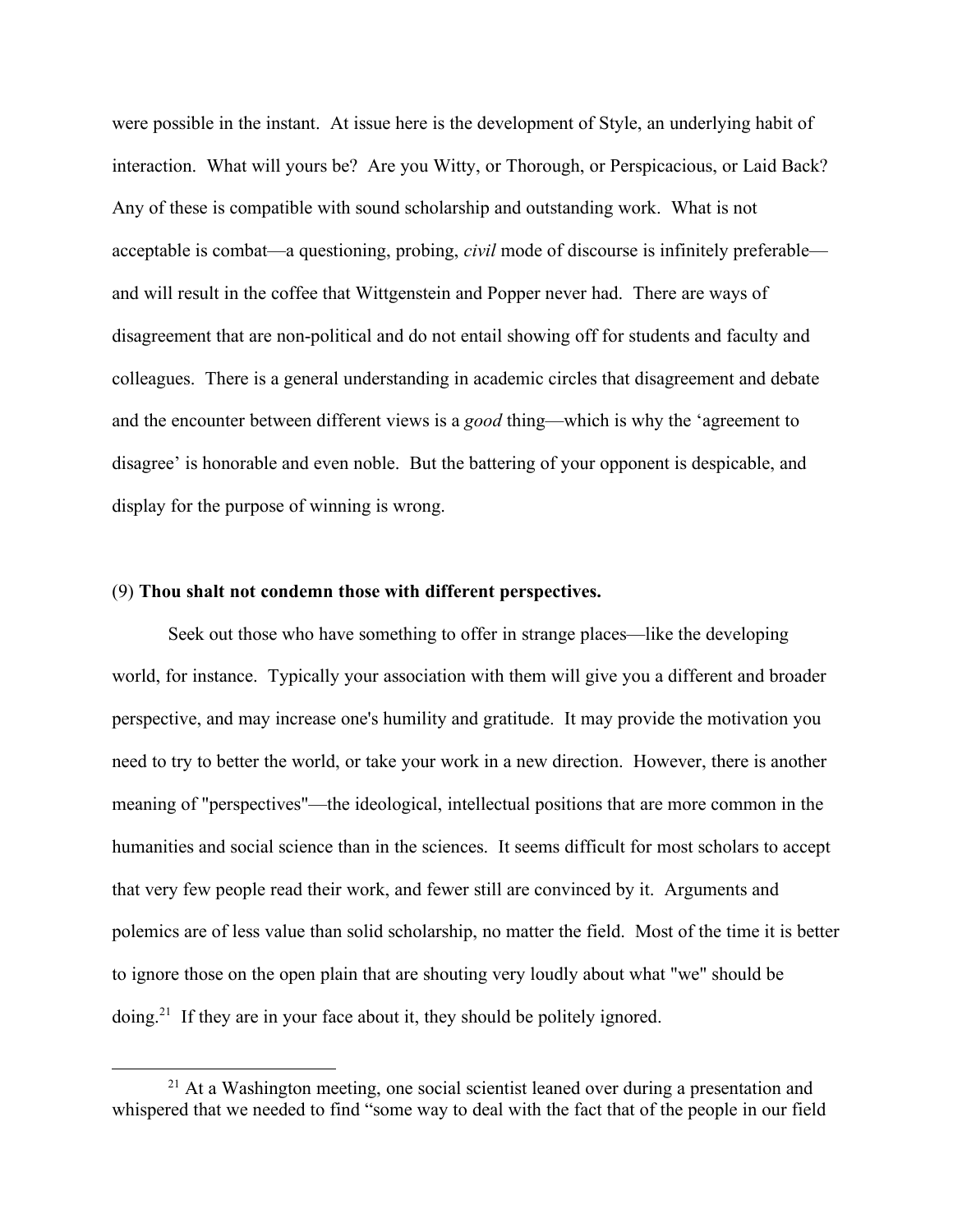### (10) **SEEK TO UNDERSTAND THE WORLD**

## Surely you knew?

One Commandment is sufficient most of the time, just as one Golden Rule will do for most ordinary spiritual problems. But there has been a problem for me, since I entered the University of Kansas forty years ago. I'd like to come to grips with it--for who among us knows if we will have any longer career than we have just at this moment?

The problem is that what are generally viewed and justified as organizational means to intellectual ends often get substituted for those ends--no surprise to sociologists, of course. The end, goal, purpose, and reason for undertaking a career that involves teaching, research, and service to the community is to understand the social world. It does not have to be everyone's reason, but it is good if it is the reason for some of us. There is value in a communicable knowledge of social life. I still have trouble believing, twenty years later, that the Gret Stet, as Earl K. Long called it, of Louisiana would hire me, and pay me money to seek that understanding. But I am grateful for it.

The original Ten Commandments get a lot of bad press for their emphasis on the negative. But that was for effect. These new ones aren't cast in stone, after all. There is a positive side to each of these that crystallizes in the last one. Rule out some bad things—things you feel in your gut are bad—and see what is left. Don't get distracted. What are you going to do now that you are not worried about recognition? What is your objective, since it is not to win honors and see who is citing you? Quite simply, you will work on topics that interest you, not those that interest others. You will seek students and colleagues who can help you in your quest,

 $\overline{a}$ 

only 30% were scientists."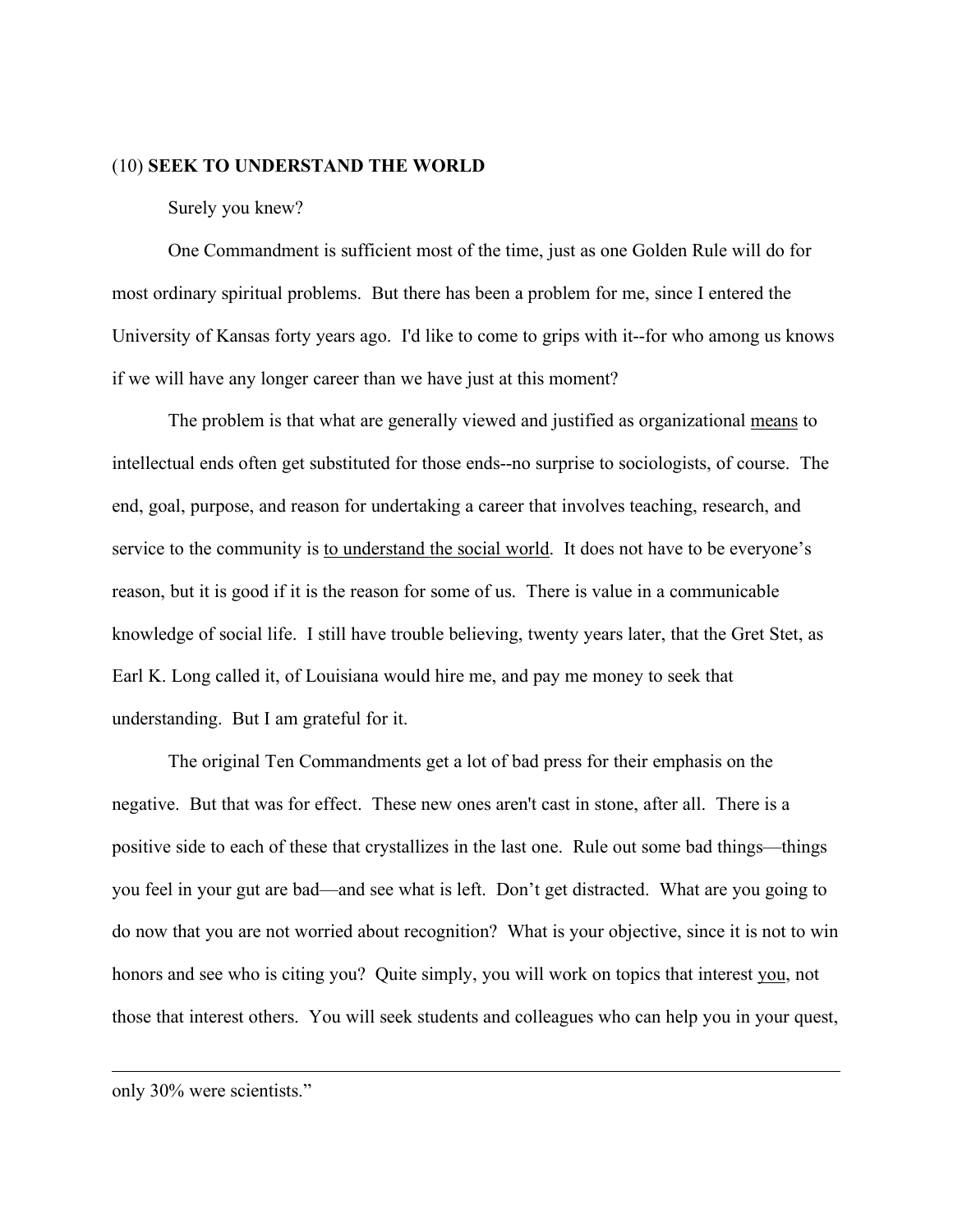and those you can help. Sometimes, when the opportunity arises, you may work together. If you need a journey, or equipment, or assistance for your research but there are no external funds, you should see if you can afford it and not whine too much. When you have the opportunity to teach, you will convey what you know with grace and excitement. Take a forgiving attitude towards bureaucratic silliness like class attendance, course evaluations, and program assessments where at all possible. $22$ 

I have to admit there may be an underlying belief in all this. I've not been completely forthcoming in the introduction, since a word search of this document to this point generated the message "Pride Not Found." While delightful, it is not true. Certainly there is Pride in speech, in having the temerity to draft your thoughts on any matter in semi-permanent form. There is pride in wanting others to see your thoughts in print. But my underlying belief is that Pride is bad. Of course, it's the worst of the Seven Deadly Sins, but that's not tough competition. Murder isn't even listed.

Pride is dangerous—and not just in scholarly work. It is but a short step to arrogance, to thinking you know more than your colleagues, to assessing your own work as better than theirs. And here's the worst part. It is an even shorter step to believing your past record of accomplishment means that your human and fallible judgment is superior in the present decision situation. That is a big mistake. Your life history of perfect judgmental landings may be about to end. That is why pride is dangerous. Call it immoral. Call it whatever you like. But in any event, avoid it. This may be the time you crash, and you may need some help getting out of the wreckage.

 <sup>22</sup> The tenth and most significant commandment does not by any means rule **out** other worthy goals (changing the world, creating beauty, service, and providing tool and opportunities to assist others in understanding, creation, and intervention). The tenth is a "necessary and sufficient" condition, however—and it does rank above the others as the core purpose of scholarly life.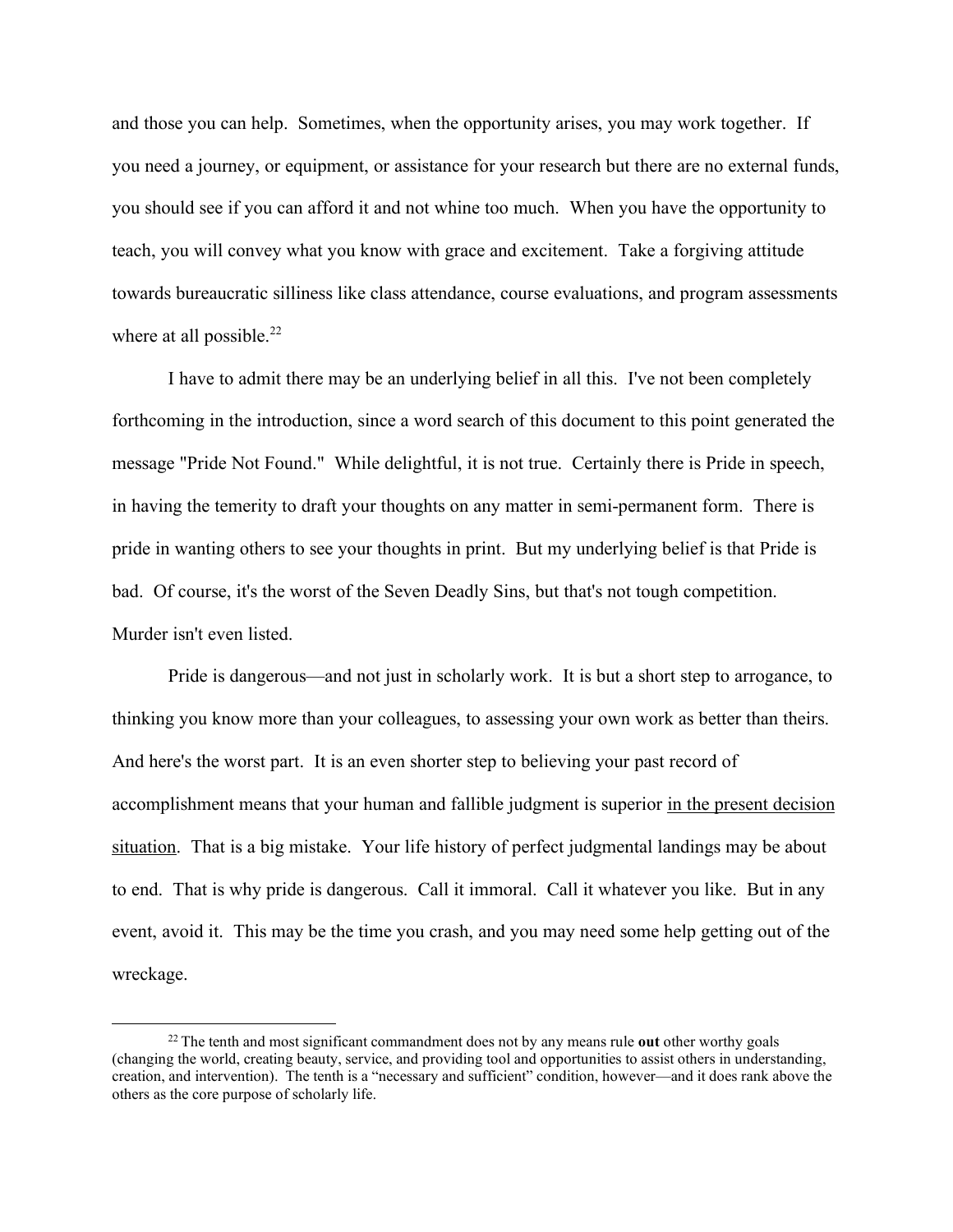As scholars and sociologists, we should do the best work we can, study the subjects we feel are worth studying, study them in the way that we believe is most fruitful for understanding, and make our work available to the community of scholars. That is the goal of our work. For most of us, it's why we got into the field. It was what we worried about before we knew people worried about citations and paradigms and prizes. We need—but I should only speak for myself—I need the Ten Commandments to remind me that the rest is secondary, superficial, and often harmful. Freedom, for those who like the term, comes from a realization that there really is an attainable goal, or, better, an attainable pathway to the goal of greater understanding. This may involve small acts of an academically bizarre nature, like the refusal of prizes. For many, the goal may have been obtained already, without the realization.

What is knowledge? It is something that we have when we understand the world. It is communicable--otherwise it would be wisdom or transcendental discernment. But whether it should take the form of propositions, thick descriptions, generalized discursive treatments, or box and line drawings is not a key issue in deciding how to live your life. I'm willing to listen or read your stuff as long as you don't tell me you've invented a new paradigm, discovered a fundamental process, revealed an ultimate and indispensable principle. Just say your idea. Say what you did and what you're doing. Write about your research.

I can tell you what I think knowledge is in relation to these Commandments, but I need a metaphor. We are not at great distance from one another on an open plain. We are rather close together, many of us. In the center of Mexico City, the Zocalo is an open square, one of the largest in the world. It is surrounded by the National Cathedral and the Parliament where there are often festivals and political demonstrations. Aztec dancers in brightly colored costumes stomp and swirl. Musical groups blare salsa and tejano from the stage. Break dancers and mimes entertain as many people as can see into their circle. Still, the cotton candy vendors are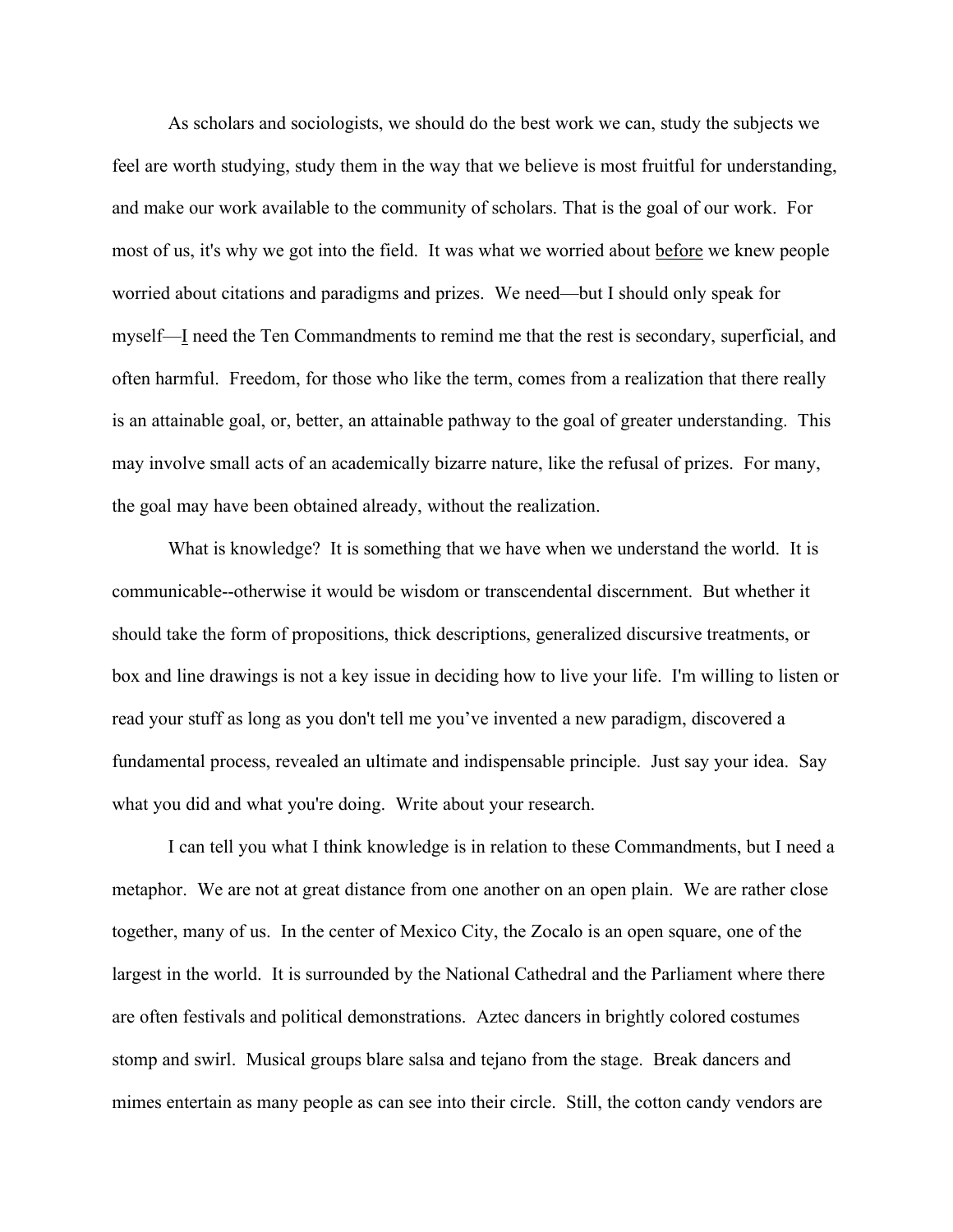the most interesting. Have you seen it made in the open air when the wind is blowing? When you swirl the stick into the metal drum to build up the layers of candy, the wind snatches bits of spun sugar like wisps of smoke, most wonderful and amazing. They drift into you before you realize that they stick—it is not smoke but candy. Why not grab a bit and put it in your mouth?

Of course, children realize this, too. They stand by the vendors, who spin large pink clouds for sale but make no attempt to stop them. The kids jump and chase the wisps. It is not easy. Some kids work harder than others. It's not like you can just stand there, after all. But if you time your jump just right, or stand still and stay alert, you may get one. If you follow the path and predict where the wisp is going you might get there first. If luck is with you, you may collect even more wisps, even a big string of them. And if you are persistent, you may find that a pink ball begins to form in your hands--even without the help of the drum. The very best and very luckiest children are those that find—lo and behold—their very own hands have made a large, pink cotton candy.

There is no point in bragging. You did not do this by yourself. The wind helped you. The vendor spun the sugar you catch. You would never be here without your parents. The city government sponsored the festival that brings the crowd and the vendors. The Spanish built the square four hundred years ago so you could stand here. They used the rubble of the Aztec temples that preceded them. Do not swell with pride but with the honor of being here. You can tell the other kids how you did it. And you may share.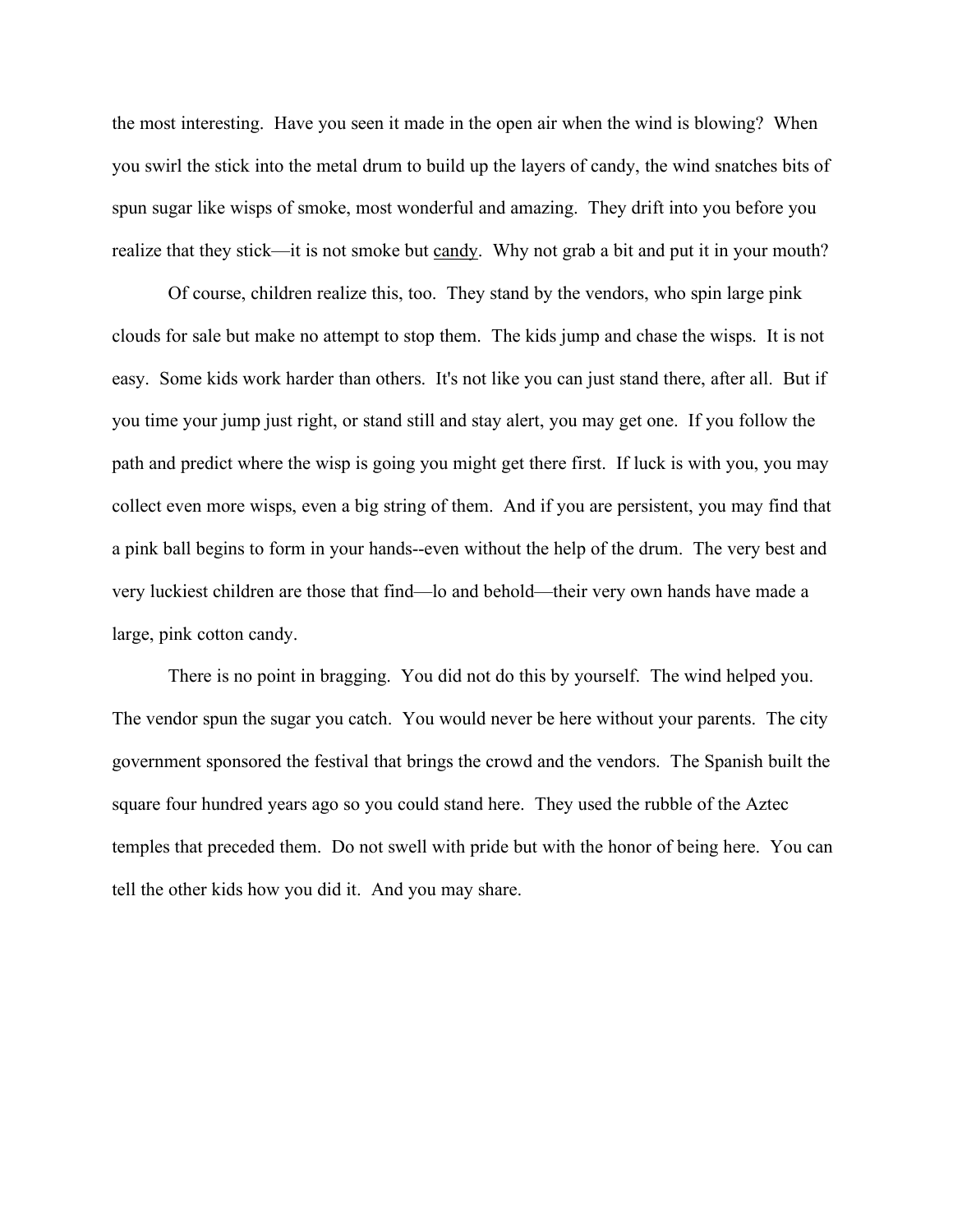## References

Black, Donald. 2000. "The Purification of Sociology." Contemporary Sociology 29: 704-9.

Brooks, Arthur C. 2013. "A Formula for Happiness." New York Times 14 December 2013.

- Collins, Randall. 1998. Sociology of Philosophies: A Global Theory of Intellectual Change. Cambridge: Belknap Press.
- Edge, David. 1994 "On Keeping Bouncing." Science, Technology, and Human Values 19: 366-385.
- Hagstrom, Warren. 1965. The Scientific Community.
- Latour, Bruno. 1986. Science in Action:. Cambridge: Harvard University Press.
- Rule, James. 1997. Theory and Progress in Social Science. Cambridge University Press.
- Shternberg, L. Ia. 1997. "The Ethnographer's Ten Commandments." Anthropology and Archeology of Eurasia 35 (3): 12-13. (originally from Russia in the 1920s; Leningrad ethnographic school)
- Taffel, Ron. Nurturing Good Children Now. ((on constant praise, seethe work of Richard M. Ryan (the psychologist at University of Rochester), Fretta Reitzes, Dr Joan Grusec (Univ of Toronto psychologist); Alfie Kohn))

Wittgenstein's Poker ref

References to add on PRIZES

Best, Joel. 2008. "Prize Proliferation." Sociological Forum 23: 1-27.

Best, Joel. 2011 Everyone's a Winner: Life in Our Congratulatory Culture. Berkeley, CA: U of C Press.

English, James. 2005. The Economy of Prestige: Prizes, Awards, and the Circulation of